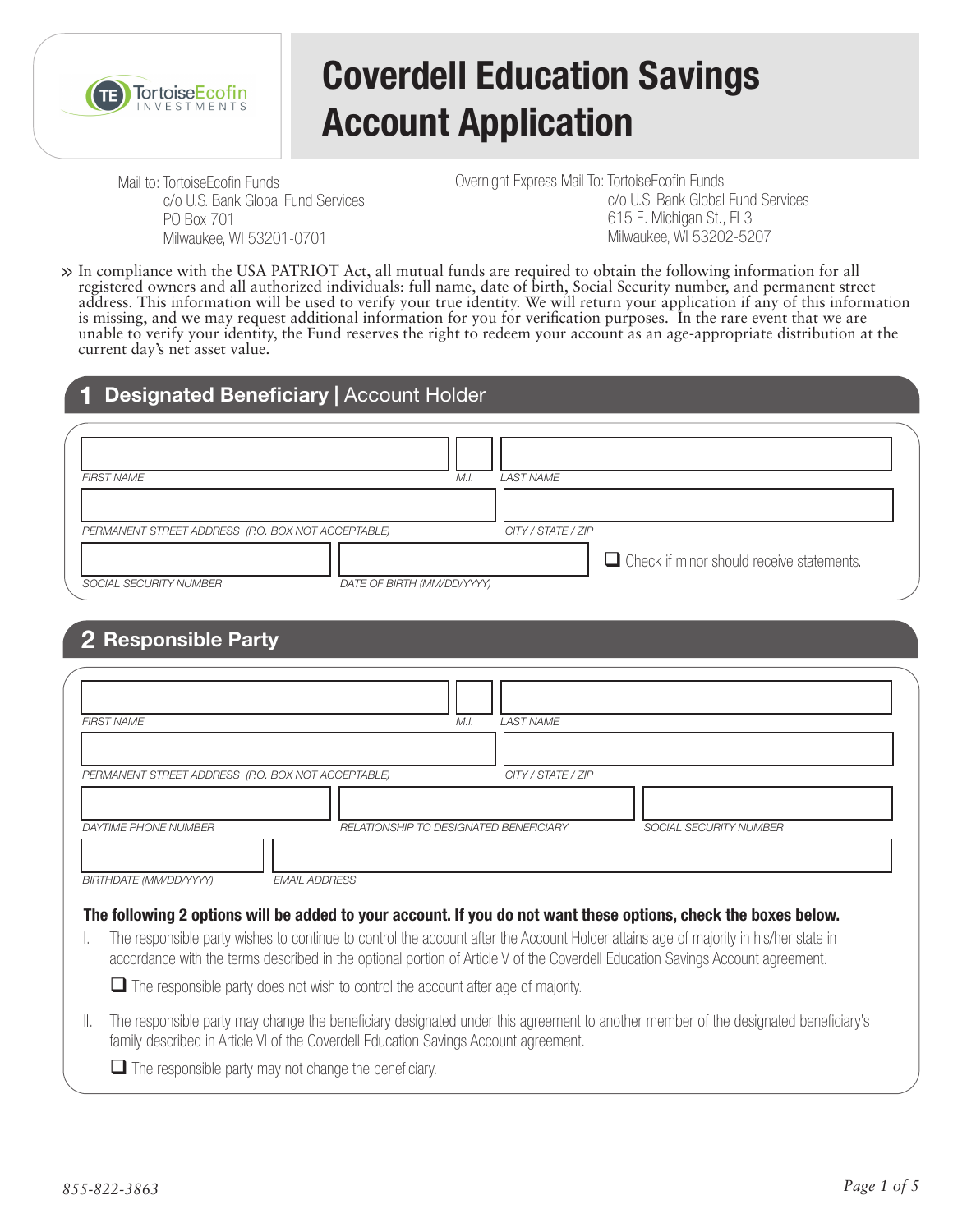## **3 Account Type**

*Refer to disclosure statement for eligibility requirements and contribution limits.*

#### **Select one of the following account types:**

Coverdell Education Savings Account (CESA)

For Tax Year \_\_\_\_\_\_\_\_\_

Rollover Account – specify the type of rollover:

**□** Account Holder's CESA to Account Holder's CESA

**□** Qualifying Family Member's CESA to Account Holder's CESA

 $\Box$  Transfer Account – a direct transfer from current CESA custodian.

## **4 Investment Choices**

#### **By check:** Make check payable to the TortoiseEcofin Funds.

 *Note: All checks must be in U.S. Dollars drawn on a domestic bank. The Fund will not accept payment in cash or money orders. The Fund does not accept post dated checks or any conditional order or payment. To prevent check fraud, the Fund will not accept third party checks, Treasury checks, credit card checks, traveler's checks or starter checks for the purchase of shares.*

## **By wire:** Call 855-822-3863.

*Note: A completed application is required in advance of a wire.*

#### **Investment Amount**

*\$1,000,000 minimum - Institutional \$2,500 minimum - A/C Shares*

| Tortoise MLP & Pipeline<br>C Class                                    | 1190 | \$            |  |
|-----------------------------------------------------------------------|------|---------------|--|
| <b>Tortoise MLP &amp; Pipeline</b><br>Institutional Class             | 1191 | \$            |  |
| <b>Tortoise MLP &amp; Pipeline</b><br>A Class                         | 1192 | \$            |  |
| $\Box$ Tortoise MLP & Energy Income<br>Fund - A Class                 | 5456 | \$            |  |
| Tortoise MLP & Energy Income<br>Fund - C Class                        | 5457 | $\frac{1}{2}$ |  |
| $\Box$ Tortoise MLP & Energy Income<br>Fund - I Class                 | 5458 | \$            |  |
| Ecofin Global Renewables Infrastructure<br>Fund - Institutional Class | 5573 | \$            |  |
| Ecofin Global Renewables Infrastructure<br>Fund - A Class             | 5574 | \$            |  |
| Ecofin Global Energy Transition<br>Fund - Institutional Class         | 5678 | \$            |  |
| $\Box$ Ecofin Global Energy Transition<br>Fund - A Class              | 5679 | \$            |  |
| Ecofin Sustainable Water Fund<br>A Class                              | 5732 | \$            |  |
| Ecofin Sustainable Water Fund<br><b>Institutional Class</b>           | 5733 | \$            |  |
|                                                                       |      |               |  |

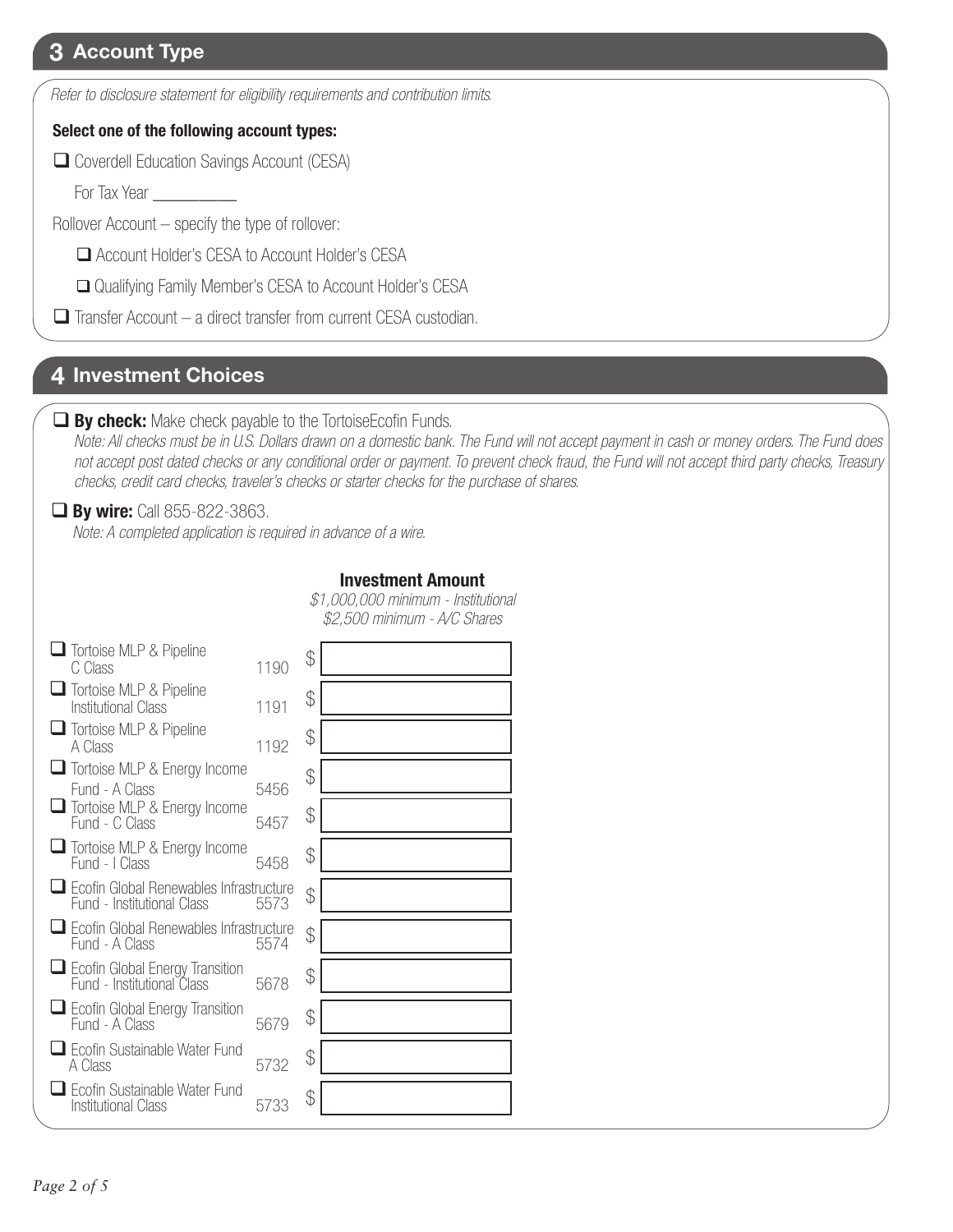## **5 Automatic Investment Plan (AIP)**

*Your signed Application must be received at least 7 business days prior to initial transaction.*

If you choose this option, funds will be automatically transferred from your bank account. Please attach a voided check or savings deposit slip to Section 9 of this application. We are unable to debit mutual fund or pass-through ("for further credit") accounts.

#### **Draw money for my AIP (check one):**  $\Box$  Monthly  $\Box$  Quarterly

| \$100 minimum                                                         |      |                        | If no option is selected, the frequency will default to monthly. |                      |
|-----------------------------------------------------------------------|------|------------------------|------------------------------------------------------------------|----------------------|
| Tortoise MLP & Pipeline<br>C Class                                    | 1190 | <b>AMOUNT PER DRAW</b> | <b>AIP START MONTH</b>                                           | <b>AIP START DAY</b> |
| Tortoise MLP & Pipeline<br><b>Institutional Class</b>                 | 1191 | AMOUNT PER DRAW        | <b>AIP START MONTH</b>                                           | <b>AIP START DAY</b> |
| Tortoise MLP & Pipeline<br>A Class                                    | 1192 | <b>AMOUNT PER DRAW</b> | <b>AIP START MONTH</b>                                           | <b>AIP START DAY</b> |
| Tortoise MLP & Energy Income<br>Fund - A Class                        | 5456 |                        |                                                                  |                      |
| $\Box$ Tortoise MLP & Energy Income<br>Fund - C Class                 | 5457 | AMOUNT PER DRAW        | <b>AIP START MONTH</b>                                           | <b>AIP START DAY</b> |
| Tortoise MLP & Energy Income<br>Fund - I Class                        | 5458 | AMOUNT PER DRAW        | <b>AIP START MONTH</b>                                           | <b>AIP START DAY</b> |
| Ecofin Global Renewables Infrastructure<br>Fund - Institutional Class | 5573 | AMOUNT PER DRAW        | <b>AIP START MONTH</b>                                           | <b>AIP START DAY</b> |
| $\Box$ Ecofin Global Renewables Infrastructure                        |      | <b>AMOUNT PER DRAW</b> | <b>AIP START MONTH</b>                                           | <b>AIP START DAY</b> |
| Fund - A Class                                                        | 5574 | <b>AMOUNT PER DRAW</b> | <b>AIP START MONTH</b>                                           | <b>AIP START DAY</b> |
| Ecofin Global Energy Transition<br>Fund - Institutional Class         | 5678 | <b>AMOUNT PER DRAW</b> | <b>AIP START MONTH</b>                                           | <b>AIP START DAY</b> |
| Ecofin Global Energy Transition<br>Fund - A Class                     | 5679 | <b>AMOUNT PER DRAW</b> | <b>AIP START MONTH</b>                                           | <b>AIP START DAY</b> |
| $\Box$ Ecofin Sustainable Water Fund<br>A Class                       | 5732 |                        |                                                                  |                      |
| $\Box$ Ecofin Sustainable Water Fund<br><b>Institutional Class</b>    | 5733 | AMOUNT PER DRAW        | <b>AIP START MONTH</b>                                           | <b>AIP START DAY</b> |
|                                                                       |      | AMOUNT PER DRAW        | <b>AIP START MONTH</b>                                           | <b>AIP START DAY</b> |

#### *Please keep in mind that:*

- There is a fee if the automatic purchase cannot be made (assessed by redeeming shares from your account).
- Participation in the plan will be terminated upon redemption of all shares.

## **6 Telephone Option**

*Please select your preferred option(s). Should you wish to add the options at a later date, a signature guarantee may be required. Please refer to the prospectus or call our shareholder services department for more information.*

You have the ability to make telephone purchases\*, redemptions\* or exchanges per the prospectus by checking the box below. See the prospectus for minimum and maximum amounts.

*\* You must provide bank instructions and a voided check or savings deposit slip in Section 9.* 

#### **I accept telephone transaction privileges.**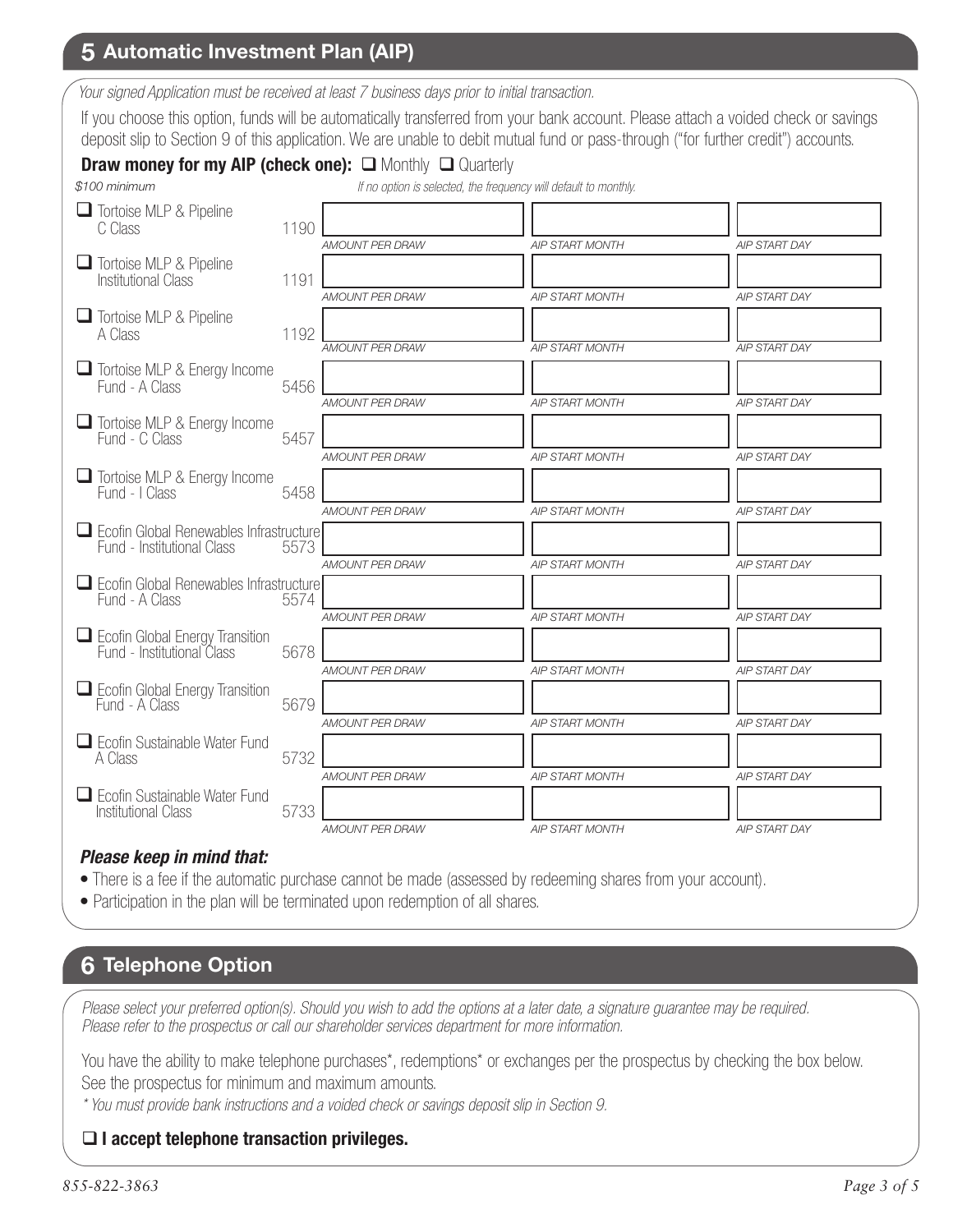## **Right of Accumulation 7**

| A reduced sales load applies to any purchase of the TortoiseEcofin Funds shares, sold with a sales load, where an investor's then- |  |
|------------------------------------------------------------------------------------------------------------------------------------|--|
| current investment is \$50,000 or more. If you have additional TortoiseEcofin Funds accounts, please list them here:               |  |

Existing Account Number(s):

## **8 Letter of Intent**

□ I agree to the terms of the Letter of Intent set forth in the prospectus. Although I am not obligated to do so, it is my intention to invest over a 13-month period in shares of the TortoiseEcofin Funds on which a sales load has been paid an aggregate amount equal to at least:

 $\Box$  \$50,000  $\Box$  \$100,000  $\Box$  \$250,000  $\Box$  \$500,000  $\Box$  \$1,000,000

## **9 Bank Information**

*If you selected any options which require banking information, please attach a voided check or preprinted savings deposit slip. We are unable to debit or credit mutual fund, or pass-through ("for further credit") accounts. Please contact your financial institution to determine if it participates in the Automated Clearing House System (ACH).*



## **10 Beneficiary Information (Due To Death of Account Holder)**

*If you need more space, please enclose a separate sheet of paper.*

| <b>Primary</b>                  |                     |                |                                      |      |
|---------------------------------|---------------------|----------------|--------------------------------------|------|
|                                 |                     |                |                                      |      |
| <b>NAME</b>                     | <b>RELATIONSHIP</b> | CITY/STATE/ZIP | SOCIAL SECURITY NUMBER DATE OF BIRTH | %    |
| <b>NAME</b>                     | <b>RELATIONSHIP</b> | CITY/STATE/ZIP | SOCIAL SECURITY NUMBER DATE OF BIRTH | %    |
| <b>NAME</b><br><b>Secondary</b> | <b>RELATIONSHIP</b> | CITY/STATE/ZIP | SOCIAL SECURITY NUMBER DATE OF BIRTH | %    |
|                                 |                     |                |                                      |      |
| <b>NAME</b>                     | <b>RELATIONSHIP</b> | CITY/STATE/ZIP | SOCIAL SECURITY NUMBER DATE OF BIRTH | %    |
| <b>NAME</b>                     | <b>RELATIONSHIP</b> | CITY/STATE/ZIP | SOCIAL SECURITY NUMBER DATE OF BIRTH | %    |
| <b>NAME</b>                     | <b>RELATIONSHIP</b> | CITY/STATE/ZIP | SOCIAL SECURITY NUMBER DATE OF BIRTH | $\%$ |